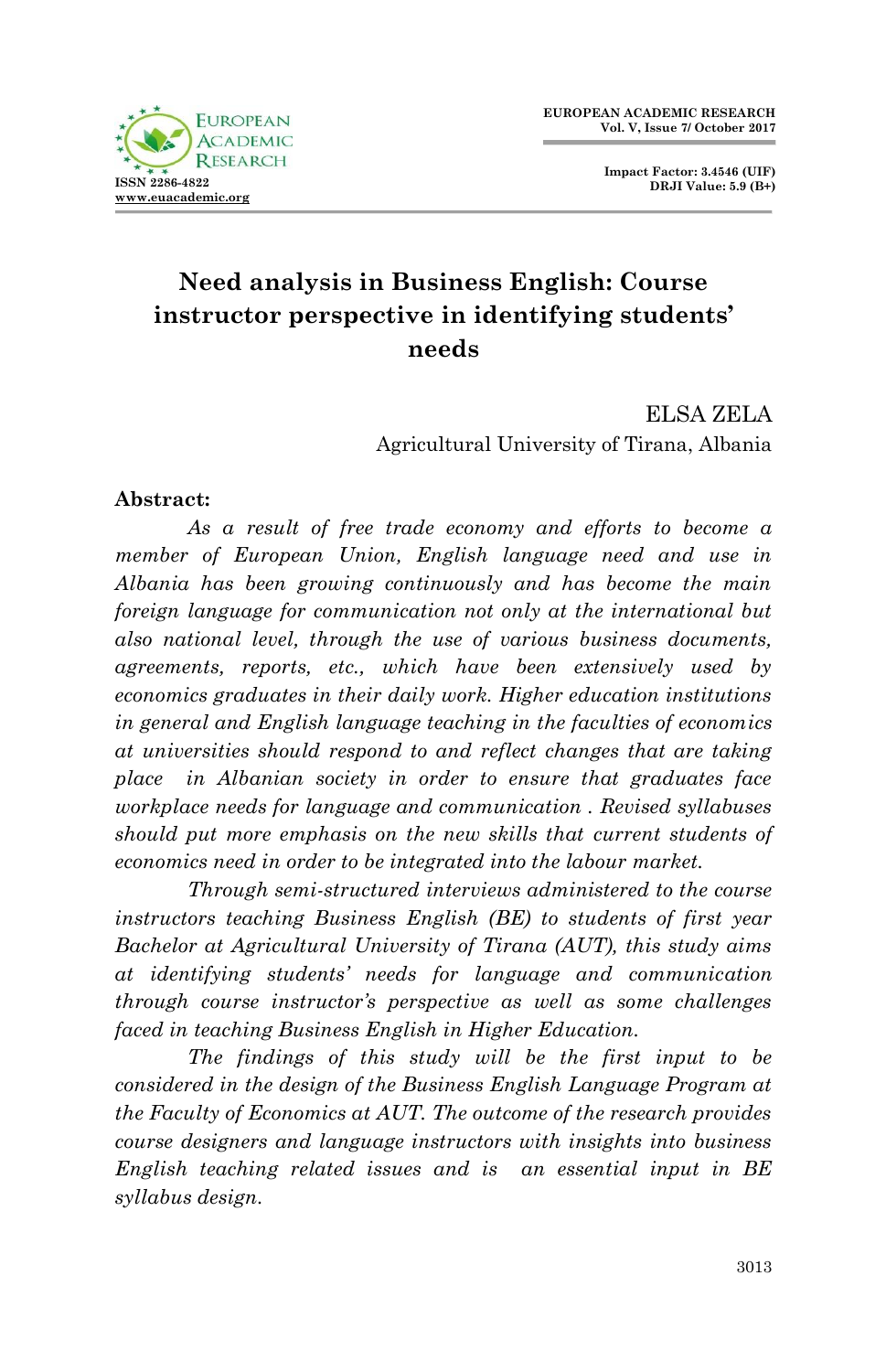**Key words:** English for Specific Purposes (ESP). Needs analysis, Business English, Syllabus design.

# **1. INTRODUCTION**

Needs analysis is the starting point of every course and is of utmost importance for ESP course design. CEFR which is a very powerful document for language learning encourages the parties involved in language learning "to base their work on the needs, motivations, characteristics and resources of the students", and this means that they should answer these three questions:

"What will the learner need to do with language?", "what do students need to learn in order to be able to use the language to achieve these goals?" and "what do they want to learn?".

Many efforts made to increase workforce engagement in English are not coordinated with the education system, are not really in line with job requirements, and not enough in their objectives and the quality offered.

Hutchinson and Waters, two of the most prominent scholars in the field of ESP classify needs as necessities, wants and lacks (Hutchinson and Waters, 1987), objective and subjective or process-oriented or product-oriented (Brindley, 1989); and perceived or felt (Berwick, 1989). However, Tony Dudley-Evans and Maggie Jo St John (1998, P. 123), further divided it into three larger categories: a target situation analysis (TSA, including objective, perceived and productoriented needs); a learning situation analysis (LSA, including subjective, felt and process-oriented needs); and a present situation analysis (PSA, including learners' present levels of knowledge and skills).

Needs analysis conducted at the beginning of a course helps course instructors in setting teaching goals, developing teaching content and materials, and exploring approaches of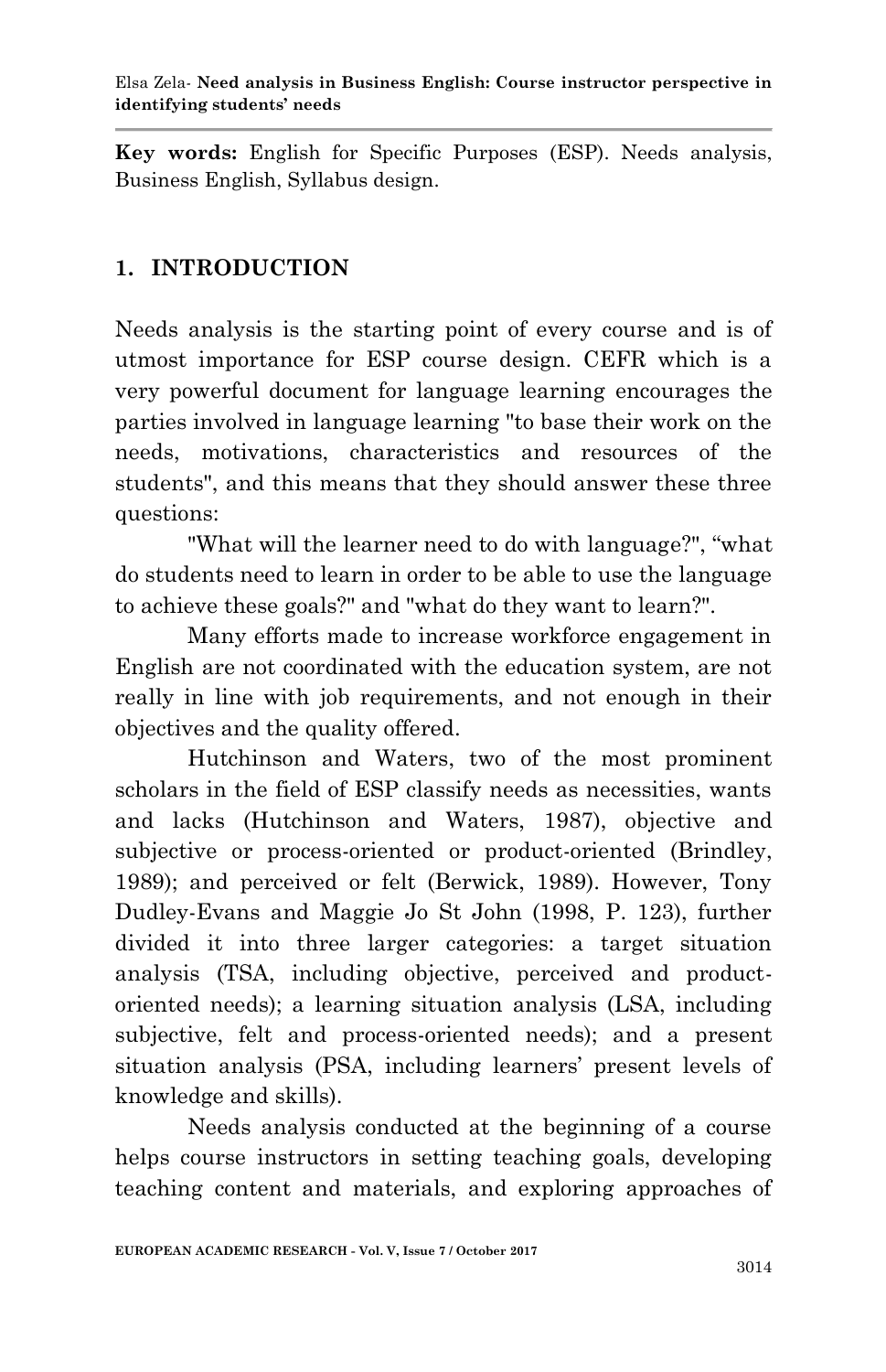teaching and learning. Besides, it is a learner-centred approach, which is believed to stimulate learners' interest of learning to a large extent and show respect to the active role of learners in processes of learning. Furthermore, courses which are based on the findings of pre-course needs analysis will surely meet the needs of both language learners and employers.

# **2. METHODOLOGY**

In order to achieve the aim of this study which is examining the present and future situation needs for language and communication of students studying Business English at AUT as well as identifying challenges in teaching ESP in Higher Education, a semi-structured interview has been used as the main instrument. The interview was adapted from the Professional Profile of Common European Framework and based on the model of Dudley-Evans and St John (1998) on Need analysis. This model is considered as the most comprehensive model for the study of needs in ESP. The model focuses on:

- a. professional information on students (tasks and activities during which students will use English, language analysis of the target situation (TSA) and the objective needs);
- b. personal information about students (overall student profile, previous experience of learning the language)( in this case the information is about the course instructor;
- c. language information on students about the target situation(what are their current skills and the use of language);
- d. students' "lacks"( the gap between (C) and (A);
- e. students' needs from the course (effective ways to learning skills and language);
- f. the language learning needs (knowledge on how language and skills are used in targeted situations, linguistic analysis, discourse analysis and genre analysis);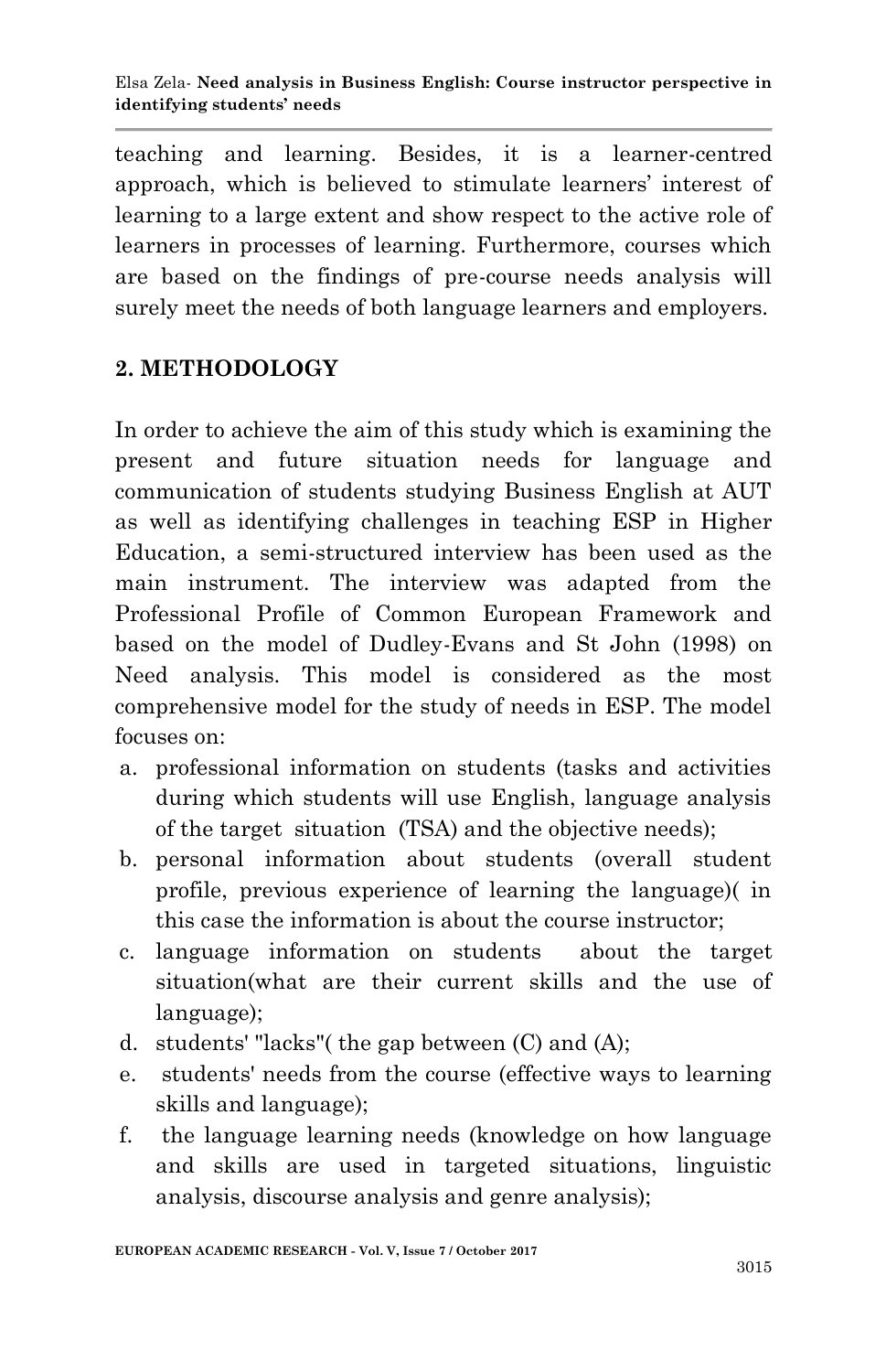- g. information on communication in the target situation (students' needs from the course, what is required from the course), and
- h. the information on learning environment (condition of the learning environment, information about the setting in which the course will run- means analysis).

## **3. FINDINGS**

# **3.1. Instructors' perception of students' needs for English language skills and sub-skills**

## **a) General information on the participants**

Four women course instructors who teach ESP at English department in AUT participated in the interview, of which two belong to 35-45 age group and the other two to 45-55 age group. Regarding the professional qualifications, one course instructor holds the Master degree and the other three hold a PhD mainly in Linguistics. The participants in the study have all been teaching for more than 10 years. Furthermore, they declared to have "very good" knowledge in linguistics and terminology.

# **b) Trainings received in the framework of teaching for specific purposes**

Regarding English-language training for specific purposes, a lecturer said to have had the opportunity to study ESP during masters and doctoral studies and training abroad, while the other three during doctoral studies within the country.

# **c) Conducting analysis of students' needs for language and communication**

When asked whether they conducted a need analysis of language skills students wanted to obtain in business English communication, all the lecturers stated that they did not perform such a study.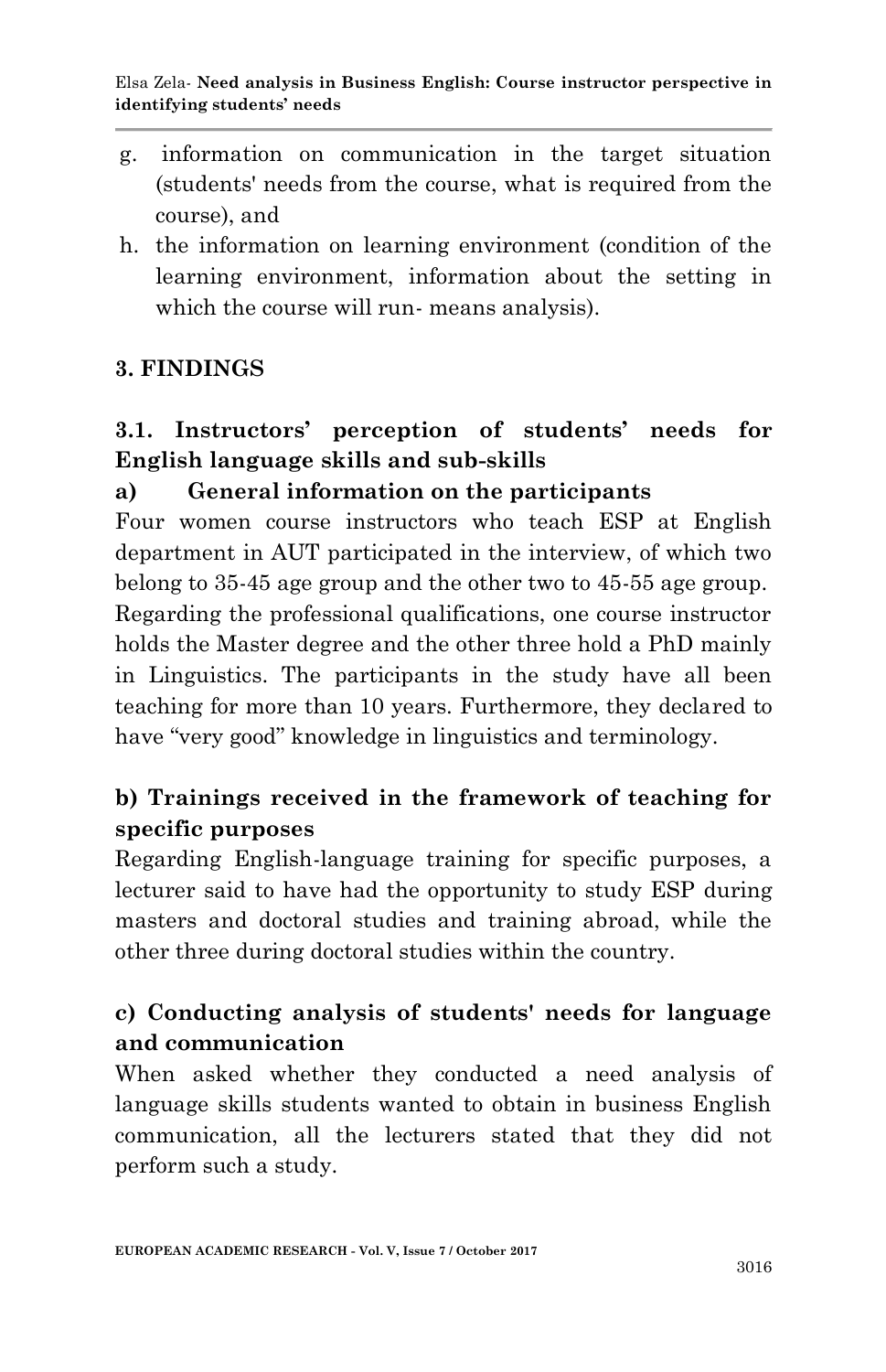### **d) Opinion on the textbooks used in the department.**

Two lecturers stated that the textbooks approved by the department in teaching BE were "good" and two others rated them as "rather good".

#### **e) Using audio-visual aids in teaching BE.**

When asked about the frequency of the use of audio-visual aids in teaching BE, all the four lecturers declared that they were rarely used in classroom practise due to the fact that there is a lack of audio-visual aids in general and the few available were broken and there was no suitable teaching environment.

## **f) Using authentic teaching material to boost communication.**

Lecturers stated that they rarely used authentic teaching material. Detailed reasons have been given in the last section of the interview where they talk about problems faced in teaching BE.

### **g) Students' engagement in pair and group work.**

Students' engagement in pair and group work was rated as "rather good" from two lecturers and very good from the other two.

### **h) Methodology used in teaching BE.**

Asked about the teaching methodology used in class among four options: a) form (grammar, vocabulary, pronunciation, etc.), b) function (communicative acts), c) discourse / discourse, and d) sociolinguistics, social interaction, respondents answered that they mostly use the first, the form where the focus is on vocabulary, pronunciation, translation and grammar.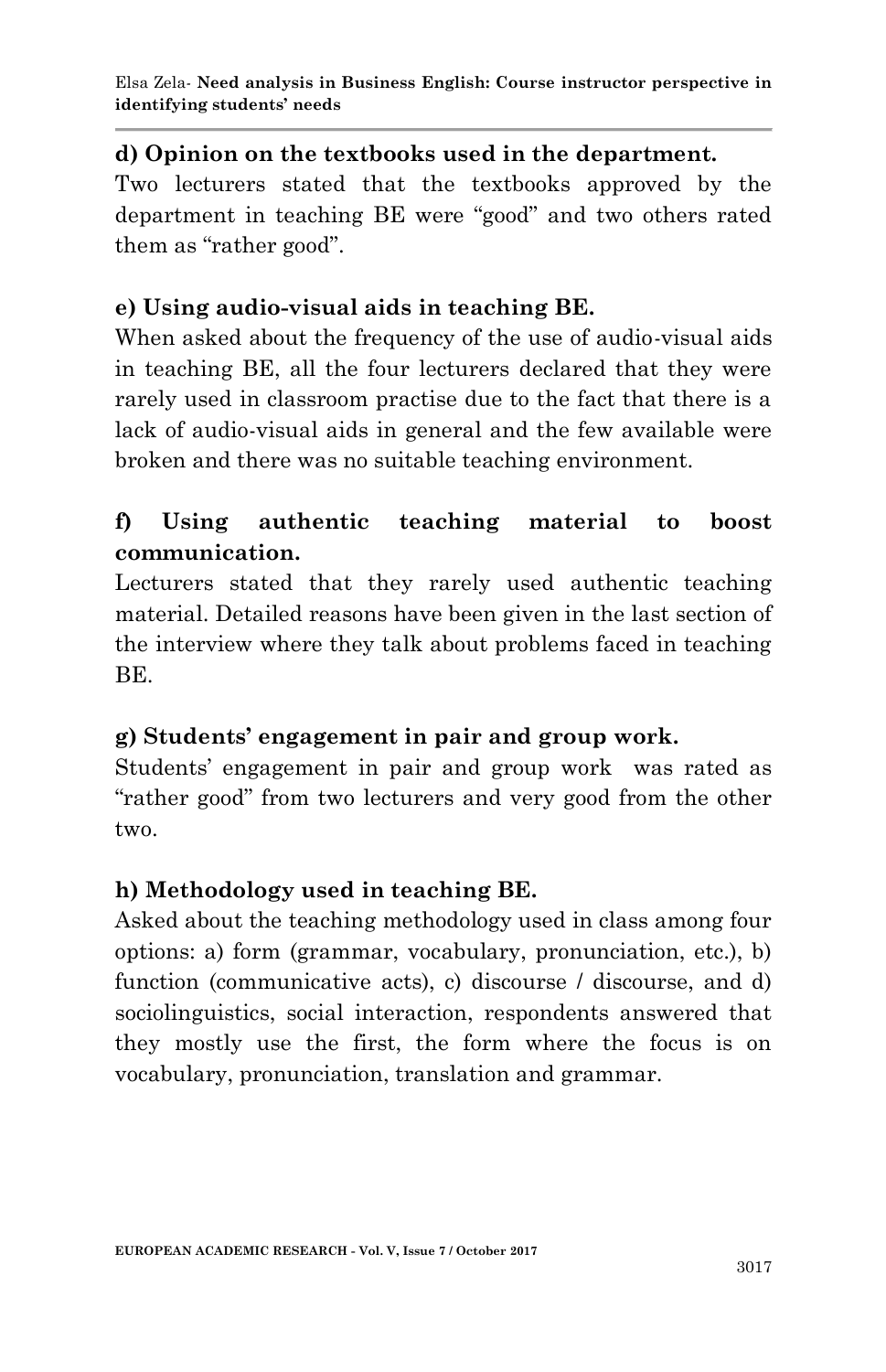## **3.2. Students' need for English language skills and subskills**

| a) Perceptions of lecturers on the importance of skills       |
|---------------------------------------------------------------|
| Table 1: Perceptions of lecturers on the importance of skills |

| <b>Skills</b> | <b>Very</b> | Averagely | little<br>А | all<br>Not.<br>at |
|---------------|-------------|-----------|-------------|-------------------|
|               | necessary   | necessary | necessary   | necessary         |
| Listening     | 100%        | 0%        | 0%          | 0%                |
| Speaking      | 100%        | 0%        | 0%          |                   |
| Reading       | 100%        | 0%        | 0%          | 0%                |
| Writing       | 100%        | 0%        | 0%          | 0%                |
| Interacting   | 100%        | 0%        | 0%          | 0%                |

As the table clearly shows, all the five skills of English language listed have been considered as "Very important" for the students by the lecturers.

## **b) Lecturer's perception on the importance of listening sub-skills.**

**Table 2: Lecturer's perception on the importance of listening subskills**

| Listening                               | Very      | Averagely | little<br>A | all<br>Not.<br>at |
|-----------------------------------------|-----------|-----------|-------------|-------------------|
|                                         | necessary | necessary | necessary   | necessary         |
| and<br>Listening<br>presentations<br>to | 50%       | 50%       | 0%          | 0%                |
| discussions.                            |           |           |             |                   |
| Listening to instructions               | 50%       | 50%       | 0%          | 0%                |
| and<br>Listening<br>descriptions<br>to  | 50%       | 50%       | 0%          | 0%                |
| explanations.                           |           |           |             |                   |
| Participating in training               | 100%      | $0\%$     | $0\%$       | 0%                |

## **c) Lecturer's perception on the importance of speaking sub-skills**

**Table 3: Lecturer's perception on the importance of speaking subskills**

| Speaking                            | Verv      | Averagely | little<br>А | Not at all |
|-------------------------------------|-----------|-----------|-------------|------------|
|                                     | necessary | necessary | necessary   | necessary  |
| Making a formal presentation        | 100%      | $0\%$     | 0%          | 0%         |
| Making an informal presentation     | 100%      | $0\%$     | 0%          | 0%         |
| giving<br>and<br>In<br>instructions | 100%      | 0%        | 0%          | $0\%$      |
| demonstrating a task.               |           |           |             |            |
| In describing and explaining        | 100%      | $0\%$     | 0%          | 0%         |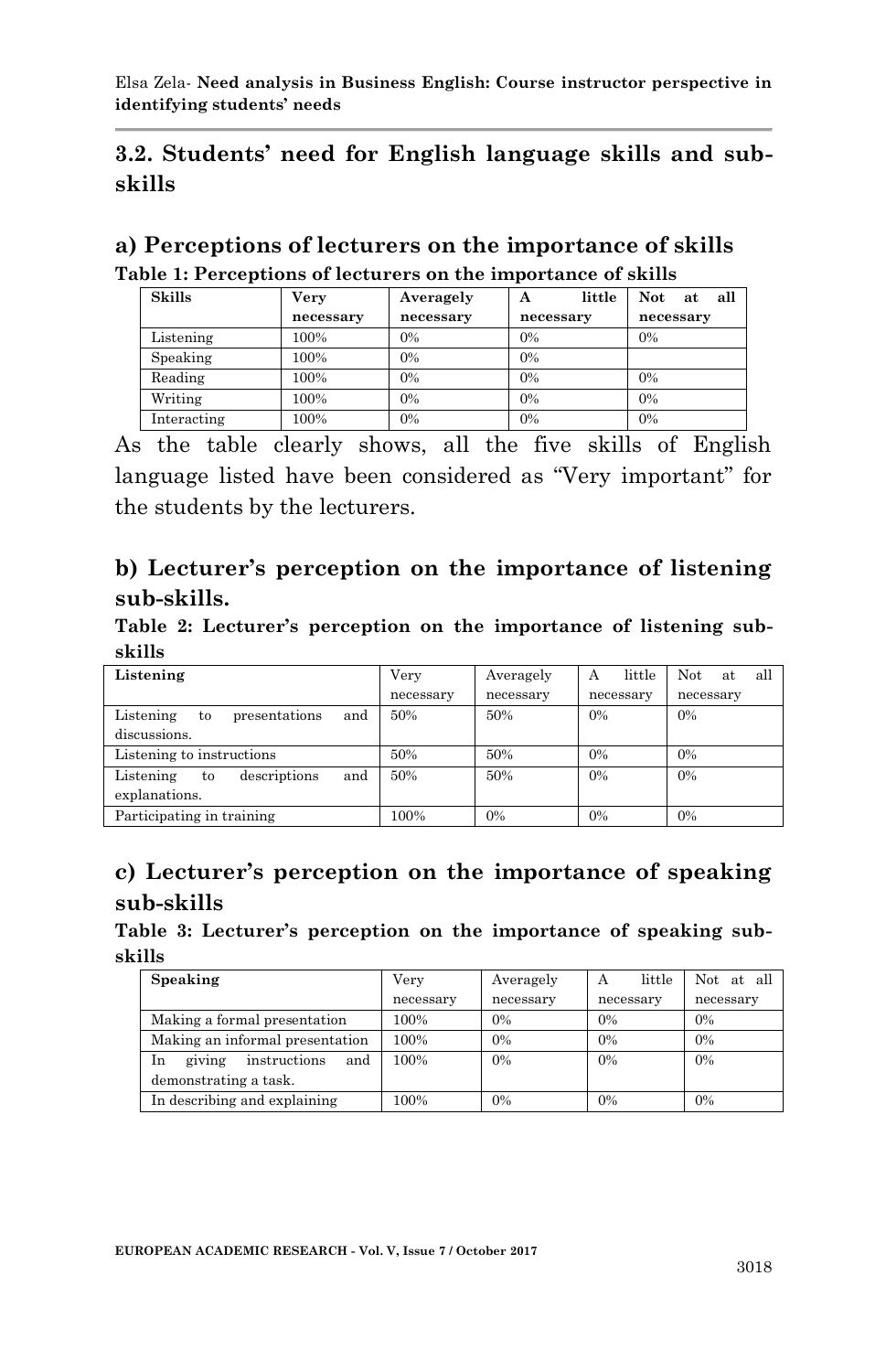# **d) Lecturer's perception on the importance of reading sub-skills**

**Table 4: Lecturer's perception on the importance of reading sub-skills**

| Reading                                                                                                                                          | Very      | Averagely | little<br>A | Not at all |
|--------------------------------------------------------------------------------------------------------------------------------------------------|-----------|-----------|-------------|------------|
|                                                                                                                                                  | necessary | necessary | necessary   | necessary  |
| Reading e-mails, letters, faxes,<br>memos and short reports for                                                                                  | 100%      | 0%        | 0%          | 0%         |
| details                                                                                                                                          |           |           |             |            |
| for<br>Reading<br>$_{\rm fast}$<br>general<br>information in magazines and<br>professional texts                                                 | 100%      | 0%        | 0%          | 0%         |
| Reading for special details in<br>analysis of<br>long<br>reports.<br>agreements and legal documents<br>as well as specific technical<br>manuals. | 100%      | 0%        | 0%          | 0%         |

## **e) Lecturer's perception on the importance of writing sub-skills**

**Table 5: Lecturer's perception on the importance of writing sub-skills**

| Writing                               | Very      | Averagely | little<br>A | Not at all |
|---------------------------------------|-----------|-----------|-------------|------------|
|                                       | necessary | necessary | necessary   | necessary  |
| Writing e-mails                       | 100%      | 0%        | $0\%$       | 0%         |
| Writing letters and faxes             | 100%      | 0%        | 0%          | 0%         |
| Writing long reports and articles     | 50%       | 50%       | 0%          | 0%         |
| Editing letters and reports of others | 50%       | 50%       | 0%          | 0%         |

# **f) Lecturer's perception on the importance of interacting sub-skills**

**Table 6: Lecturer's perception on the importance of interacting subskills**

| Interacting                      | Very      | Averagely | little<br>А | Not at all |
|----------------------------------|-----------|-----------|-------------|------------|
|                                  | necessary | necessary | necessary   | necessary  |
| Receiving visitors               | 100%      | 0%        | 0%          | 0%         |
| Visiting another company         | 100%      | $0\%$     | 0%          | 0%         |
| Participating in discussions and | 100%      | 0%        | 0%          | 0%         |
| informal meeting                 |           |           |             |            |
| Participating in formal meeting  | 100%      | $0\%$     | 0%          | 0%         |
| Chairing meetings                | 50%       | 50%       | 0%          | 0%         |
| Interviewing                     | 50%       | 50%       | 0%          | 0%         |
| Negotiating                      | 50%       | 50%       | 0%          | 0%         |
| Telephoning                      | 100%      | $0\%$     | 0%          | 0%         |

According to lecturers' perceptions, language skills and subskills result in most of them as "very necessary "for future use by the students. The exception is in sub-listening skills in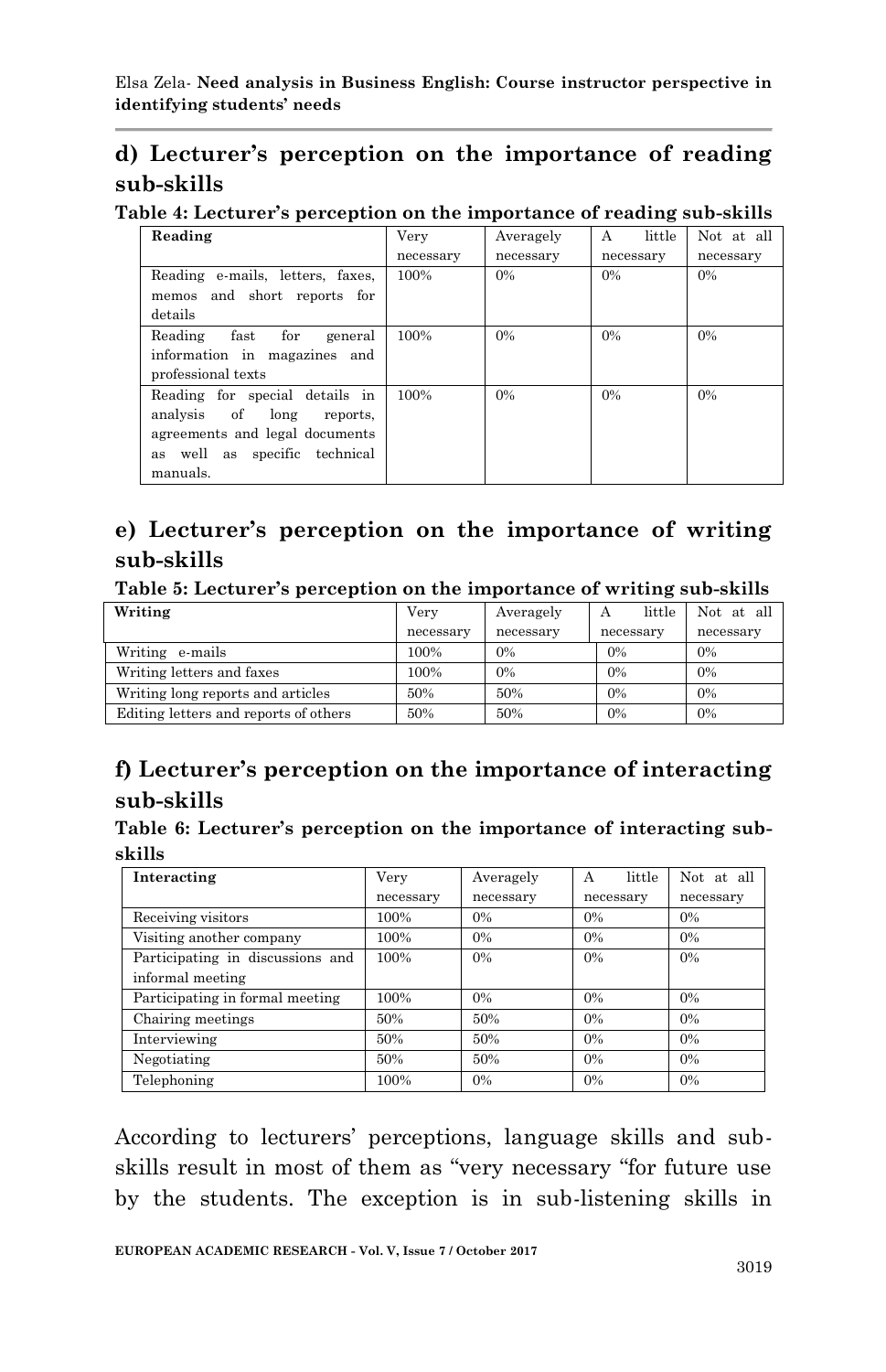listening presentations, discussions, listening to instructions, and descriptions and explanations where lecturers are divided by 50% between the two options as " very necessary " and "averagely necessary". Likewise, in some of the sub-skills of writing and interaction we have a 50% split between the two above mentioned estimates. It is important to point out that the lecturers have not rated any skills or sub-skills as "a little necessary" or "not at all necessary".

## **3.3. Communication situations during Business English classes**

In this part of the interview, the lecturers were expressed about the frequency of using the tasks and activities to help increase student communication skills, skills that might be needed for future use.

| <b>Communicative situation</b>          | Very often | Often | Sometimes | Never |
|-----------------------------------------|------------|-------|-----------|-------|
| of<br>Simulation<br>introducing<br>the  | 0%         | 25%   | 75%       | $0\%$ |
| company to clients                      |            |       |           |       |
| Simulation of introducing a product or  | 0%         | 25%   | 75%       | 0%    |
| a service to clients                    |            |       |           |       |
| Simulation<br>of<br>chairing<br>and     | $0\%$      | 0%    | 0%        | 100%  |
| participating in a meeting as well as   |            |       |           |       |
| negotiating with clients                |            |       |           |       |
| Conversation with colleagues over       | $0\%$      | 50%   | 50%       | 0%    |
| various aspects of economics (different |            |       |           |       |
| fields, services, company activities)   |            |       |           |       |
| Simulation of telephoning (requesting   | $0\%$      | 0%    | 50%       | 50%   |
| information, reporting analysis, giving |            |       |           |       |
| feedback, making appointments, etc.)    |            |       |           |       |
| Socialising in business talks: small    | $0\%$      | 0%    | 50%       | 50%   |
| talk in business fairs, before the      |            |       |           |       |
| meeting/interview/negotiations          |            |       |           |       |
| Writing                                 | 0%         | 50%   | 50%       | $0\%$ |
| enquiries/requests/complaints.          |            |       |           |       |
| Reading and understanding reports,      | $0\%$      | 50%   | 50%       | 0%    |
| web pages texts on marketing etc., for  |            |       |           |       |
| professional purposes.                  |            |       |           |       |
| Translation of business texts           | 0%         | 100%  | $0\%$     | $0\%$ |
| Writing reports and memos               | $0\%$      | $0\%$ | $0\%$     | 100%  |
| Writing instructions                    | 0%         | $0\%$ | 100%      | $0\%$ |
| Filling in a job application form /cv   | 0%         | 50%   | 50%       | $0\%$ |
| Other, specify                          |            |       |           |       |

**Table 7: Frequency of using tasks and activities in class**

**EUROPEAN ACADEMIC RESEARCH - Vol. V, Issue 7 / October 2017**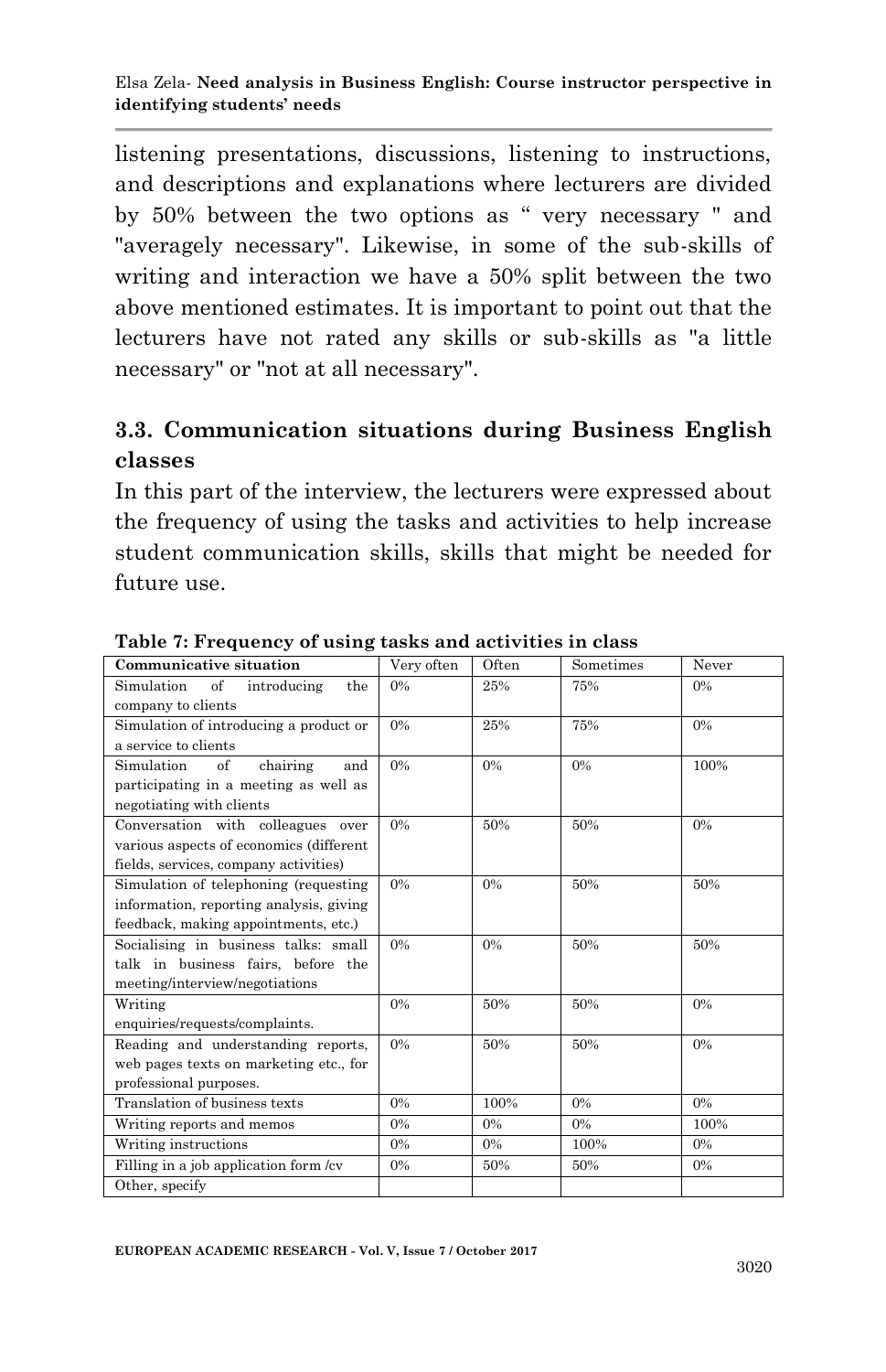While there is none of the above mentioned communication situations used "very frequently" in class, translating business texts happens "frequently" during Business English classes declared with 100% from lecturers. In the column of activities and tasks performed "sometimes" the highest percentage goes for tasks related to writing instructions and simulation of introducing the company to clients/simulation of introducing a product or a service to clients with 100% and 75 % respectively. On the other hand, simulation of chairing and participating in a meeting, negotiating with clients and writing reports and memos are some of the situations about which no tasks and activities are performed in class in order to develop the skills related to them, rated with 100% in "never" column. It can be noticed that the column of "sometimes" has the highest percentage in choice with 50 %, which means that the majority of tasks and activities aimed at developing skills in the above mentioned communication situations happen "sometimes".

# **3.4. Perceptions on theory and practice of Business English teaching.**

*This part of the interview with lecturers points out their beliefs in relation to general theoretic concepts in teaching BE as branch of ESP.* 

| Issue                                | Totally | Agree | D <sub>0</sub><br>not | Totally  |
|--------------------------------------|---------|-------|-----------------------|----------|
|                                      | agree   |       | agree                 | disagree |
| BE uses a learner centred approach   | 100%    | $0\%$ | $0\%$                 | 0%       |
| BE is all about teaching Business    | 0%      | 0%    | 100%                  | $0\%$    |
| terminology                          |         |       |                       |          |
| BE does not teach grammar            | $0\%$   | $0\%$ | 100%                  | $0\%$    |
| BЕ<br>gives little importance<br>to  | $0\%$   | 0%    | $0\%$                 | 100%     |
| reading and writing                  |         |       |                       |          |
| BE should teach Academic English     | 0%      | 100%  | $0\%$                 | $0\%$    |
| BE<br>English<br>should teach<br>for | 0%      | 100%  | 0%                    | $0\%$    |
| employment purposes                  |         |       |                       |          |
| BE should teach both English for     | 100%    | 0%    | 0%                    | $0\%$    |
| employment and Academic purposes     |         |       |                       |          |

**Table 8: Perceptions on theory and practice of Business English teaching**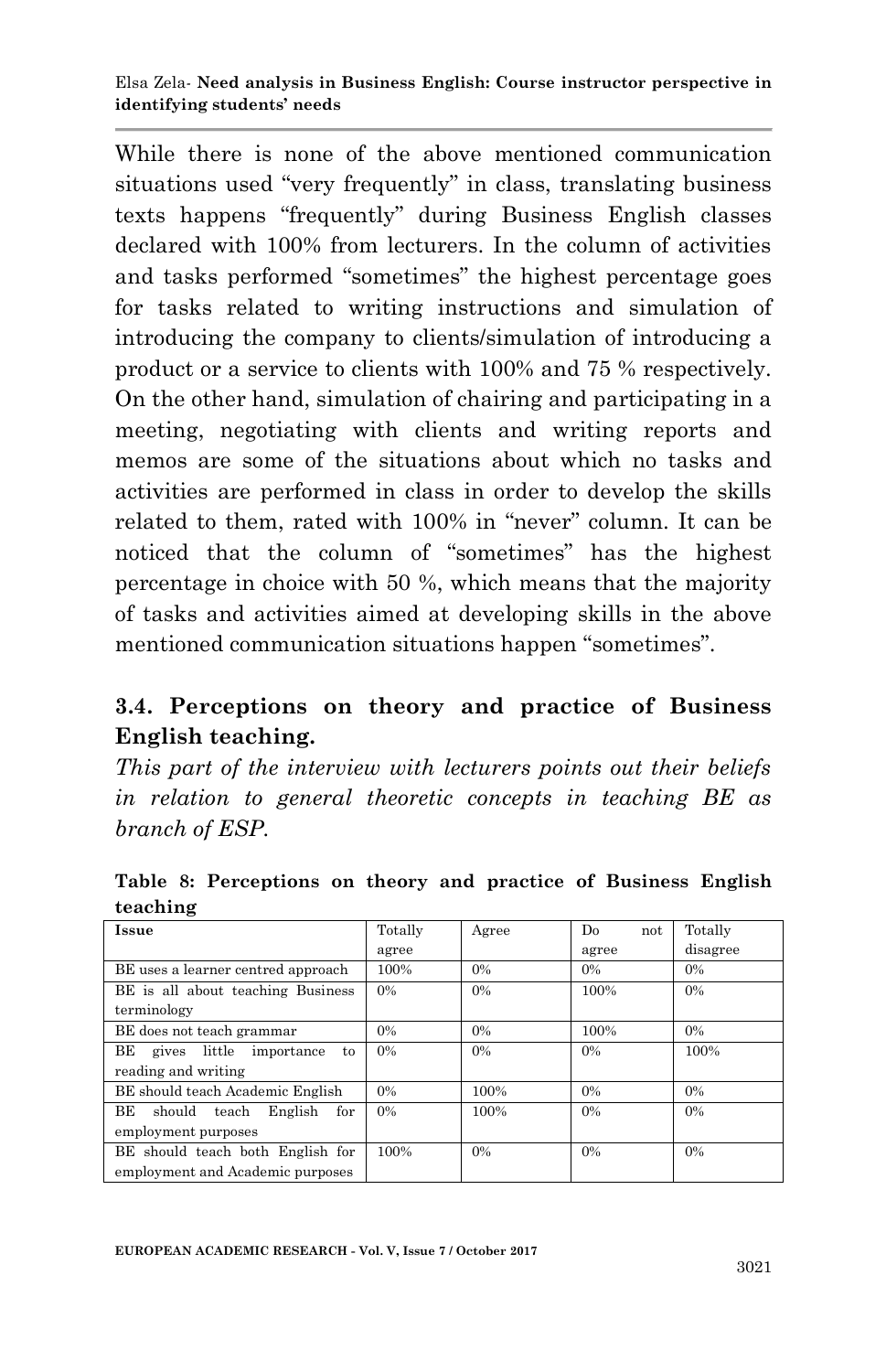As can be seen from the table, there are no differences in the concepts among the lecturers. They are of the opinion that BE uses student-centred approaches. They further argue that they do not agree that the BE focuses only on teaching business terminology and with the statement that it does not teach grammar. Regarding the assertion whether BE should teach English for Academic Purposes or English for Employment Purposes, the lecturers expressed that they strongly agree to have a combination of both**.**

### **3.5. Problems encountered in English Business teaching at AUT.**

The following table summarizes the problems and difficulties faced by lecturers in BE teaching, which in their view hinder the success of the learning process by not providing the best opportunities for students' skill development in the use of Business English .

#### **Table 9: Problems encountered in Business English teaching at AUT.**

1. English for Business Purposes requires knowledge about key concepts in the field of economics, in many cases we are both language teachers and students in the field of economics.

2. Since AQS requires the use of authentic materials, it takes a lot of time to find, adapt and use them in the classroom.

3. Given that BE is a relatively new field in foreign language teaching, a lot of training is needed, which are rare in Albania and training abroad is unaffordable.

4. Education institutions do not fund research in this area and needs analysis is one segment in ESP that needs researching.

5. Many of the tasks aimed at developing students' communication skills are based on pair or group work, but students are reluctant to participate actively.

6. The course takes place during the first 2 semesters of bachelor studies, and the students do not even have the basic knowledge of their core subjects, so the lecturer in many cases should explain the concepts of economics together with the specific terminology. It would be good to run the course in the third year of bachelor or master studies.

7. There are shortcomings in audio-visual equipment and special facilities to run the class. The use of audio-visual equipment is important because BE uses podcasts and movie portals taken from reallife workplaces in order to expose the student to authentic language used in the workplace, etc., as well as to practice the skills of listening and speaking.

8. Compulsory textbooks do not develop students' communication skills. They are mainly focused on the form in which the dictionary, pronunciation, translation, etc. are disclosed and not in function where the student performs tasks that will be needed in the future.

9. According to the subject program, the final assessment of the students is in writing. At the same time intermediate tests are required by the department to be made in writing as a more evident form of student assessment. In written exams, it is almost impossible to evaluate communicative speech and student interaction skills.

10. Classes have a high number of students and consequently it is difficult to apply teaching with

**EUROPEAN ACADEMIC RESEARCH - Vol. V, Issue 7 / October 2017**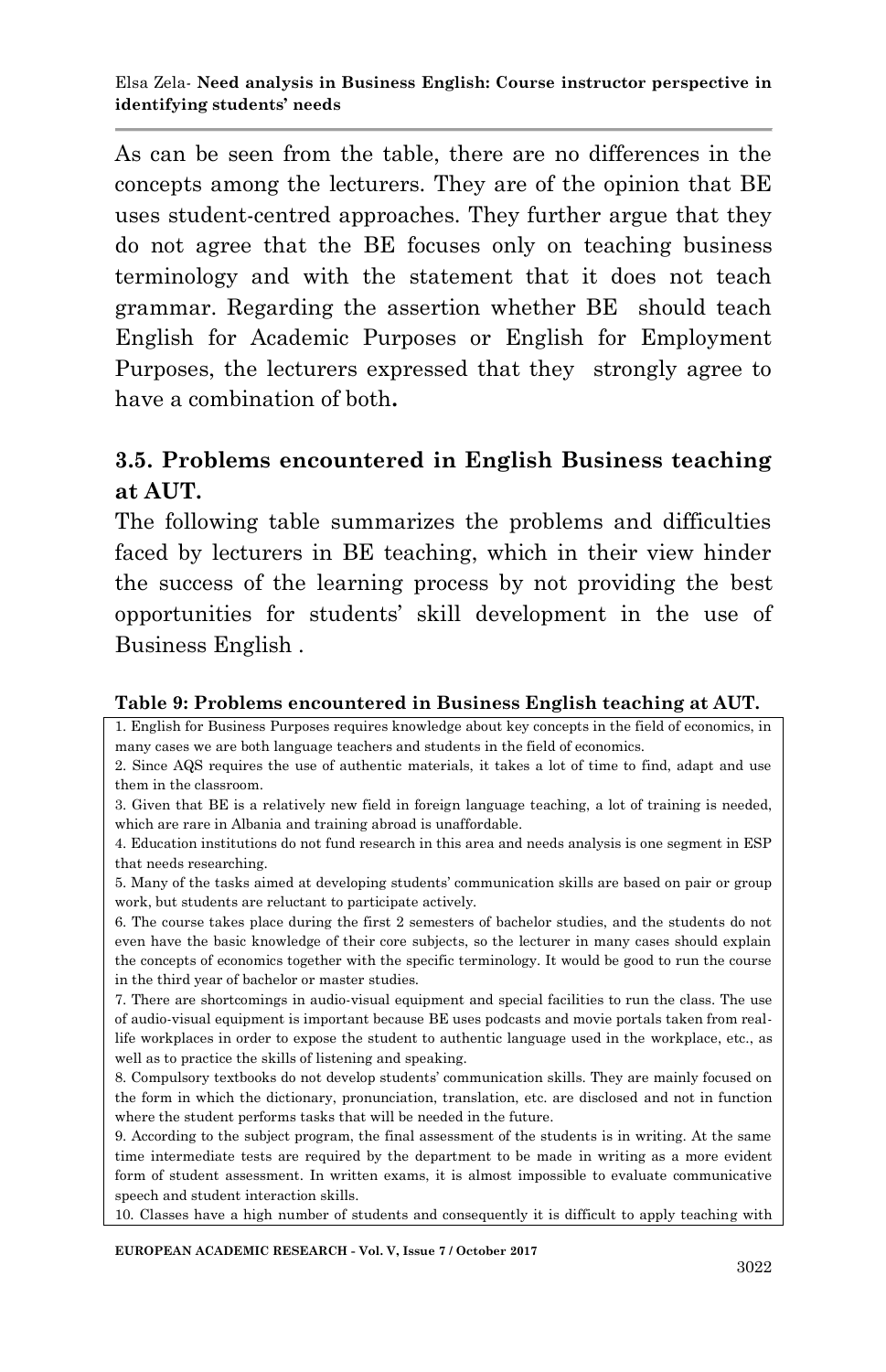#### Elsa Zela*-* **Need analysis in Business English: Course instructor perspective in identifying students' needs**

communication goals.

11. Number of classes available are not sufficient and short, leaving no time for practice.

12. Too many teaching hours for lecturers, sometimes 100% overload, causes fatigue and stress that are reflected in low performance in the classroom.

#### **CONCLUSIONS**

The semi-structured interview provided some important data on the students' needs for language and communication in Business English form the perception of the lecturers who teach Business English. They stated to have very good knowledge of language for specific purposes in terms of language content. This is a very positive indicator as one of the obstacles in teaching ESP relates to the aspect of knowledge of the field, in our case the economic one. Studies show that one of the question marks in teaching English for specific purposes was whether to be provided by a field specialist with good language skills or a language teacher with good knowledge of the field. While language learning is concerned, the second variant is most appropriate by highlighting the good knowledge of the field for language lecturers. Furthermore, in relation to theoretical concepts, the lecturers possess substantial knowledge emphasizing that BE teaching is a student-centred approach and that they disagree that the BE focuses only on teaching business terminology and also with the statement that it does not teach grammar. Regarding the assertion whether BE should teach Academic English or English for Employment Purposes, the lecturers expressed that they strongly agree for a combination of both.

In addition, the analysis of students language needs as a first step in the course design has been never carried out by any of the lecturers. Lecturers mention the fact that some sort of analysis can be called in our case the entry test, where the main and only goal is to determine the level of knowledge of the foreign language that students possess at the beginning of the course to divide them into groups If necessary by level.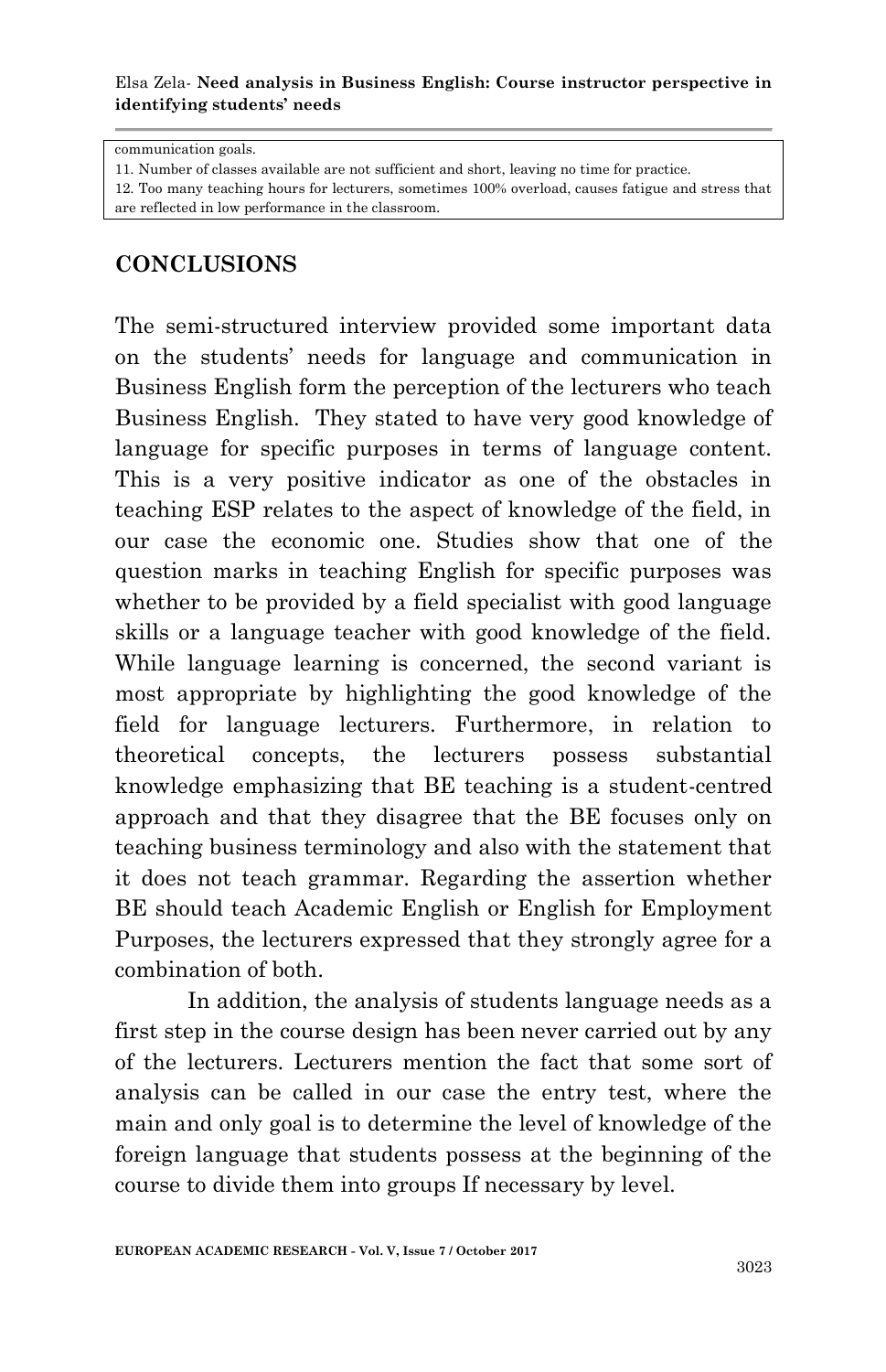The lecturers praised the textbooks as "good" and argued that audio-visual aids are rarely used in classrooms because university does not provide them.

In relation to teaching methodology, the lecturers stated that they focused more on the approach of the form where the focus is on working with vocabulary, pronunciation, translation, and grammar.

Regarding the students' needs for specific language skills in the future, the lecturers say that the fifth skills are very much needed. Likewise, we have the same rating for subskills, except for some listening sub- skills in listening to presentations, discussions, listening to instructions, and following descriptions and explanations where the lecturers are divided by 50% between the two options as " very necessary" and "averagely necessary ".

With regard to the most common classroom practices within the ESP teaching, the lecturers stated that translation of business texts is "often" encountered in BE classes with 100% estimated by the lecturers. In the column of activity and task assessments that apply "sometimes" the highest values pertain to tasks related to writing guidelines and simulating the presentation of a client company / simulating the presentation of a product or service to clients. On the other hand, the simulation of participating and chairing meetings as well as negotiating with clients and writing reports and memos are two situations where classroom tasks and activities do not apply to developing these skills, thus reaching 100% In the "never" column and most of the tasks and skills development activities in the above-mentioned communication situations occur "sometimes".

### **REFERENCES**

1. Berwick, R. (1989). Needs assessment in language programming: from theory to practice. Cited in: Johnson,

**EUROPEAN ACADEMIC RESEARCH - Vol. V, Issue 7 / October 2017**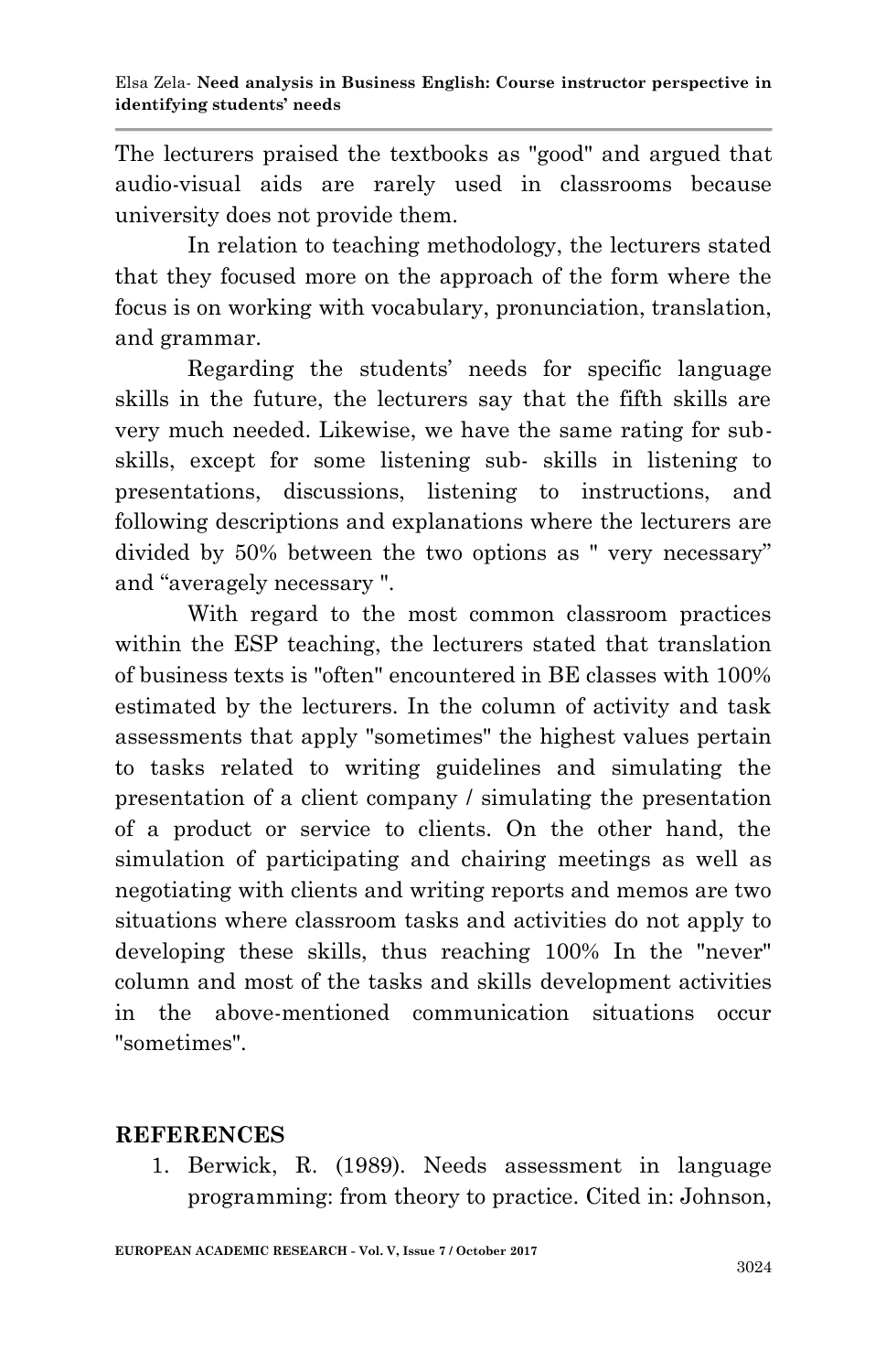R. K. (Ed). The second language curriculum (pg.48-62). Cambridge: Cambridge University Press.

- 2. Bhatia, V. K., & Candlin, C. N. (1998). The law society of Hong Kong project: strategies and competencies in legal communication – a study to investigate the communicative needs of legal professionals. Hong Kong: City University of Hong Kong.
- 3. Brecht, R. D., and A. R. Walton. 1995. "The Future Shape of Language Learning in the New World of Global Communication: Consequences for Higher Education and Beyond." In Foreign Language Learning.
- 4. Breen, M.P. (1987). Learner contributions to task design. In C.N. Candlin & D. Murphy (Eds.), Lancaster Practical Papers in English Language Education: Vol. 7. Language learning tasks (pp. 23-46). Englewood Cliffs, NJ: Prentice Hall.
- 5. Brindley (1984) Needs analysis and objective setting in the Adult Migrant Education Service. Sydney: Adult Migrant Education Service.
- 6. Dudley-Evans, T. & St. Johns, M. 2002 (1998) Developments in AQS: A multidisciplinary approach. 4th ed. Cambridge: Cambridge University Press.

## **Websites**

- 1. Common European Framework of languages, 2001 https://www.coe.int/t/dg4/linguistic/Source/Framework\_ EN.pdf downloaded in July 2015.
- 2. Gatehouse, K., 2001. "Key Issues in English for Specific Purposes (ESP)", Curriculum Development", The Internet TESL Journal, 7(10), taken from: http://iteslj.org/Articles/Gatehouse\_ESP.html. July 23, 2014.
- 3. Huhta M, Vogt Esko K, Johnson, Tulkki H. Needs analysis and the CEF Professional Profiles in ESP. Cambridge University Press.